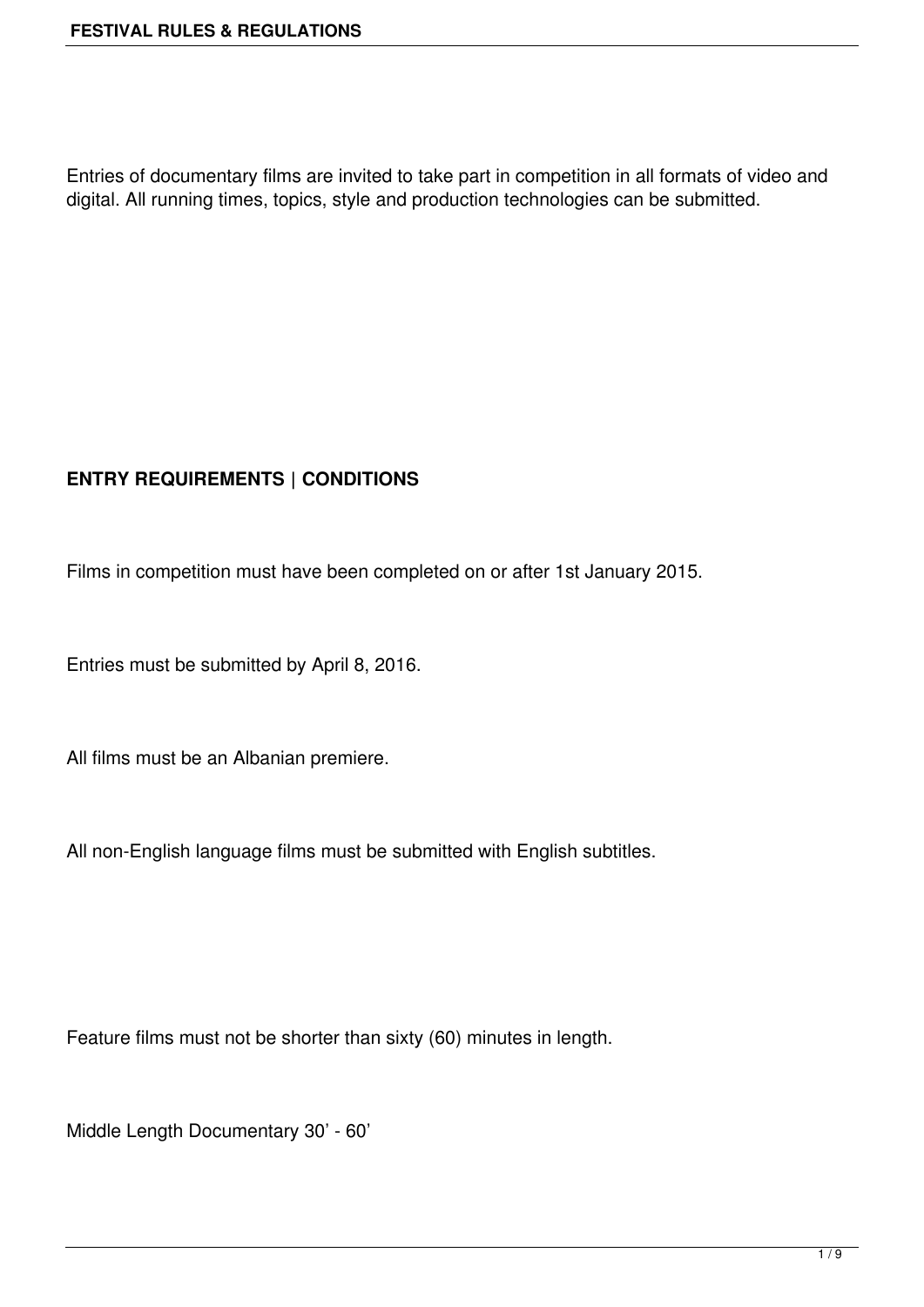Short films must not exceed thirty (30) minutes in length.

#### **CHECKLIST**

Required items for selected films:

· A completed and signed **entry form** must be accompanied by a preview copy DVD.

· Dialogue list in English and/or voiceover's text for all films, including films in English.

· Film stills (high resolution, at least 3Mb).

· Separate electronic press kit (EPK) with a passport-sized photo of the film's director(s), synopsis, list of credits, biography and/or filmography, festival and awards. Additional material is welcome.

· An H-Res video file of the final English version.

· A trailer files up to 2 GB in size.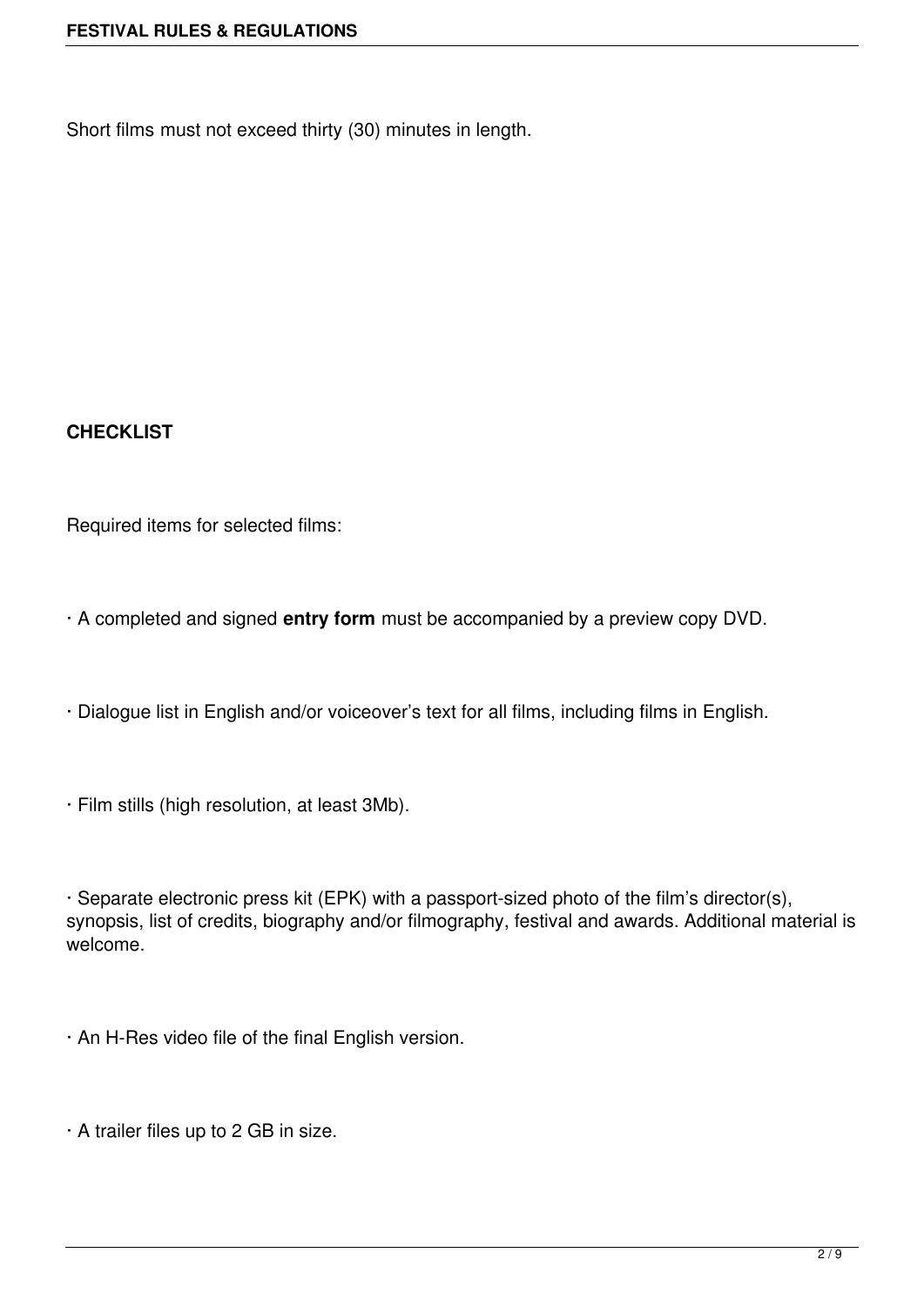All entries must be submitted on DVD for the purposes of preview if submitted by postal mail or compliant with the technical requirements, a secure link Vimeo or YouTube HD file.

A separate entry form must be submitted for each film if submitted by postal mail.

All requirements specified in the checklist should be sent immediately after the completion of this entry form.

Illegible or incomplete entry forms will not be accepted.

#### **SELECTION**

The films must be submitted online on www.tiranafilmfest.com and a copy of a film DVD screener must be sent to the postal address. Please note that the online screening link (with English subtitles) of the film can be downloaded for the use by DocuTIFF team and the password remains valid until the end of DocuTIFF.

On submitting a film, the applicant accepts that the film can be selected for any of the competitions and/or for another program section.

DocuTIFF reserves the right to invite films outside the specified deadlines.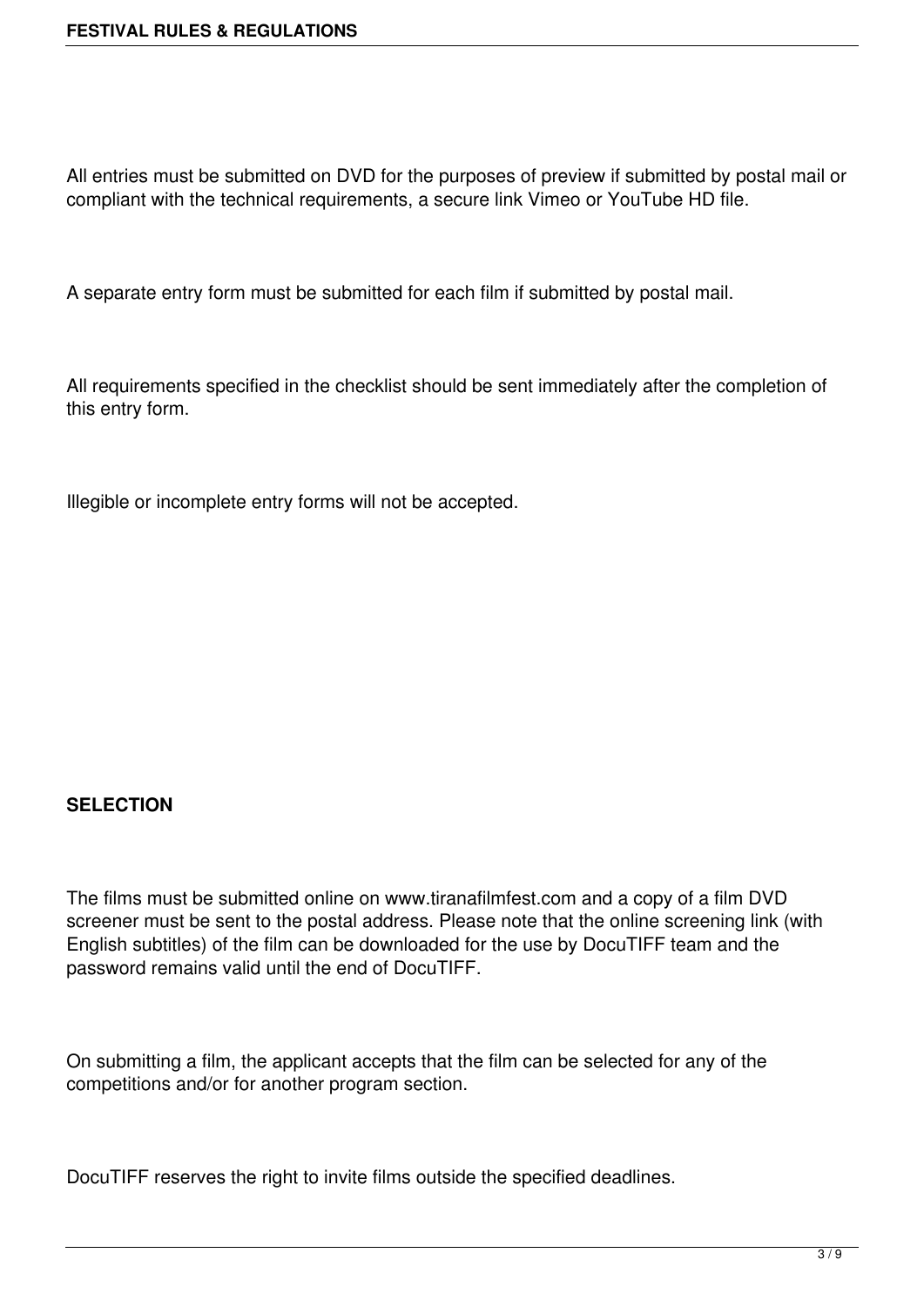In case of a film being selected, the festival will notify the applicant, director, producer and distributor of the film no later than on May 8, 2015.

Once the film has been selected the applicant may use the DocuTIFF logo and the relevant Do cuTIFF

laurel for publicity purposes. The file will be sent in digital form.

Due to the volume of entries received, DocuTIFF cannot offer individual feedback of declined films.

#### **SCREENING**

All films must be available for festival screening in HD video file or Blu-ray.

All films submitted for the DocuTIFF.TV awards must include a signed and properly filled in entry form, whether it is submitted by postal mail or through online platforms.

Each selected film will be screened not more than three times during DocuTIFF.

There is no entry and screening fee.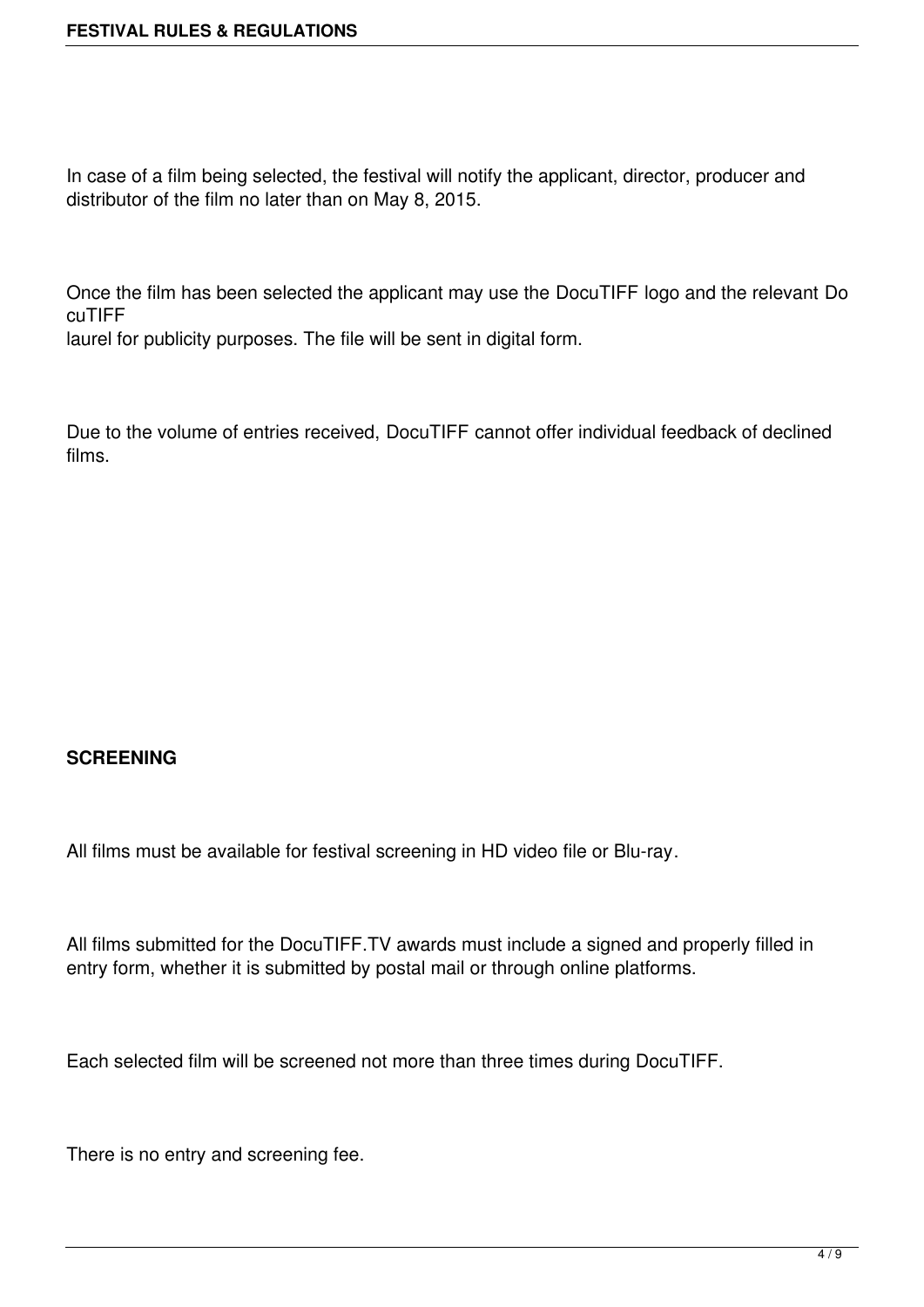#### **INSURANCE**

All discs will be insured for the period that they are in the festival's possession. In the case of loss or damage during this period, the festival is only responsible for the replacement value of the disc. Only discs in perfect condition for projection will be accepted.

The submitting party or the film-maker has insured the exhibition copy for damage and loss, and DocuTIFF is not liable for any damage or loss during shipping, preview or screening.

#### **PROMOTION | PUBLICITY**

By filling the submission form, the applicant authorizes DocuTIFF to use and publish press packages, posters, specified materials and information in the DocuTIFF catalogue, programs, flyers, promotional materials and in press for promotional purposes.

For the purposes of publicity all film entries agree that up to three minutes of the selected film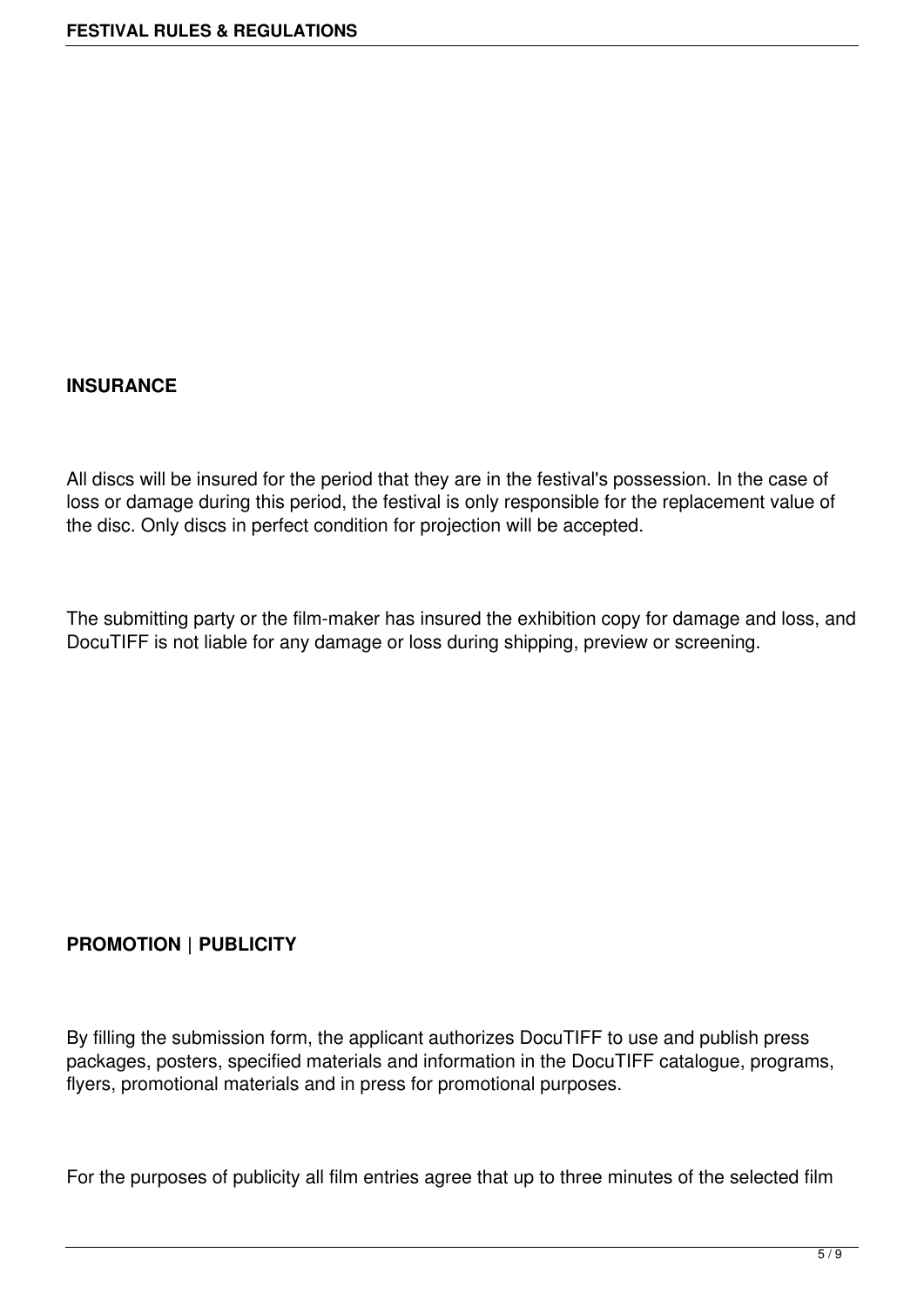may be used by DocuTIFF for promotional activities. Up to three minutes of the competing film may be shown on the DocuTIFF website, official social networks and in TV partners.

## **ACCOMMODATION**

DocuTIFF offers full board accommodation to the director or producer representing the selected film 3 days during the Festival.

Other guests will be provided with facilities for accommodation and tariffs.

Guests of the festival are not covered by the festival's insurance.

Anyone who wants to attend the festival must fill out an accreditation form online via website.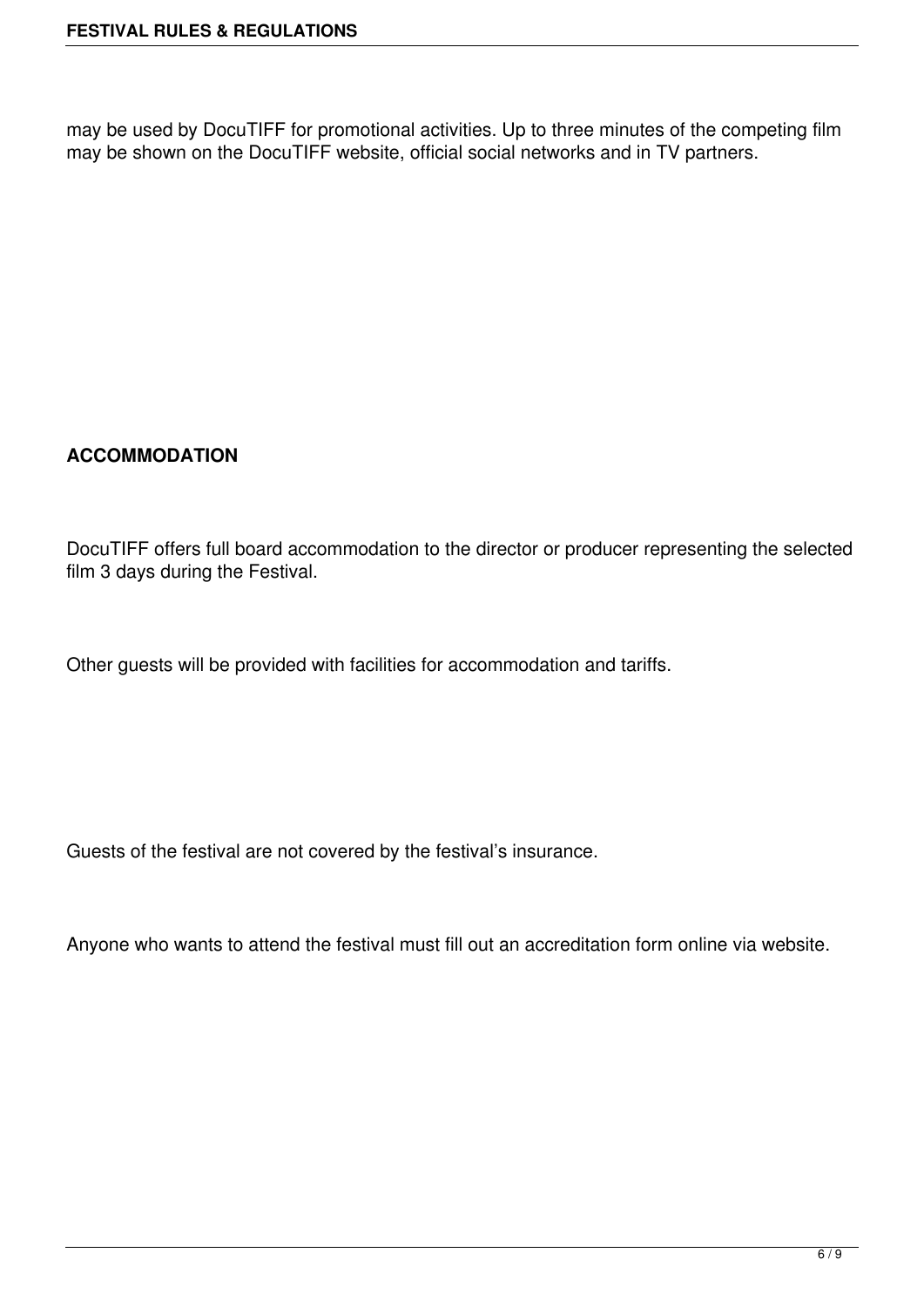### **NOTIFICATION | SHIPPING**

All participants will be notified via e-mail and on the DocuTIFF website approximately three weeks before the festival. Shipping instructions for films selected for competition will be included upon notification.

All postal/shipping expenses to and from the festival are to be paid by the applicants, as well as all other expenses incurred, such as insurance, etc.

All customs duties and taxes incurred when sending packages with express couriers must be paid by the sender. DocuTIFF will refuse any packages cash-on-delivery.

All films chosen to compete in the festival must arrive in Tirana, Albania at least 14 days prior to the start of the festival,

unless by prior arrangement to be delivered in person by the filmmaker.

Please note that DocuTIFF will not return submitted materials to the applicants.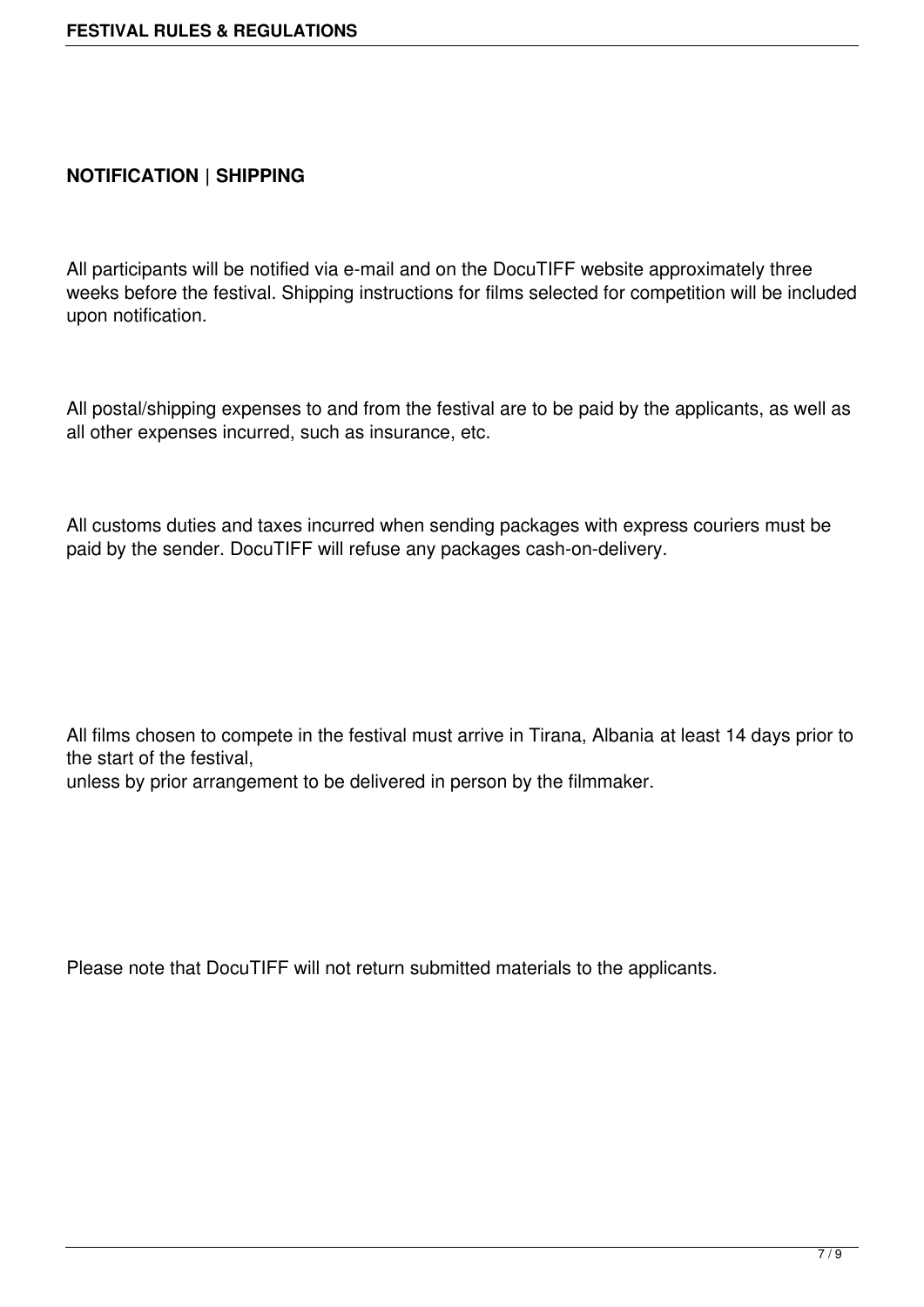Label the outside of the package: **FOR FESTIVAL ONLY - NO COMMERCIAL VALUE**

**Contacts & Postal Address:**

**DocuTIFF - Documentary Tirana International Film Festival**

**P.O. Box 8361**

**Mobile**: +355 699337607 | +355 672088771

docutiff@gmail.com

www.tiranafilmfest.com

**Address**: Njësia 5, Pall.1 Maji, Shk.18/54, 01101 Tirana-ALBANIA